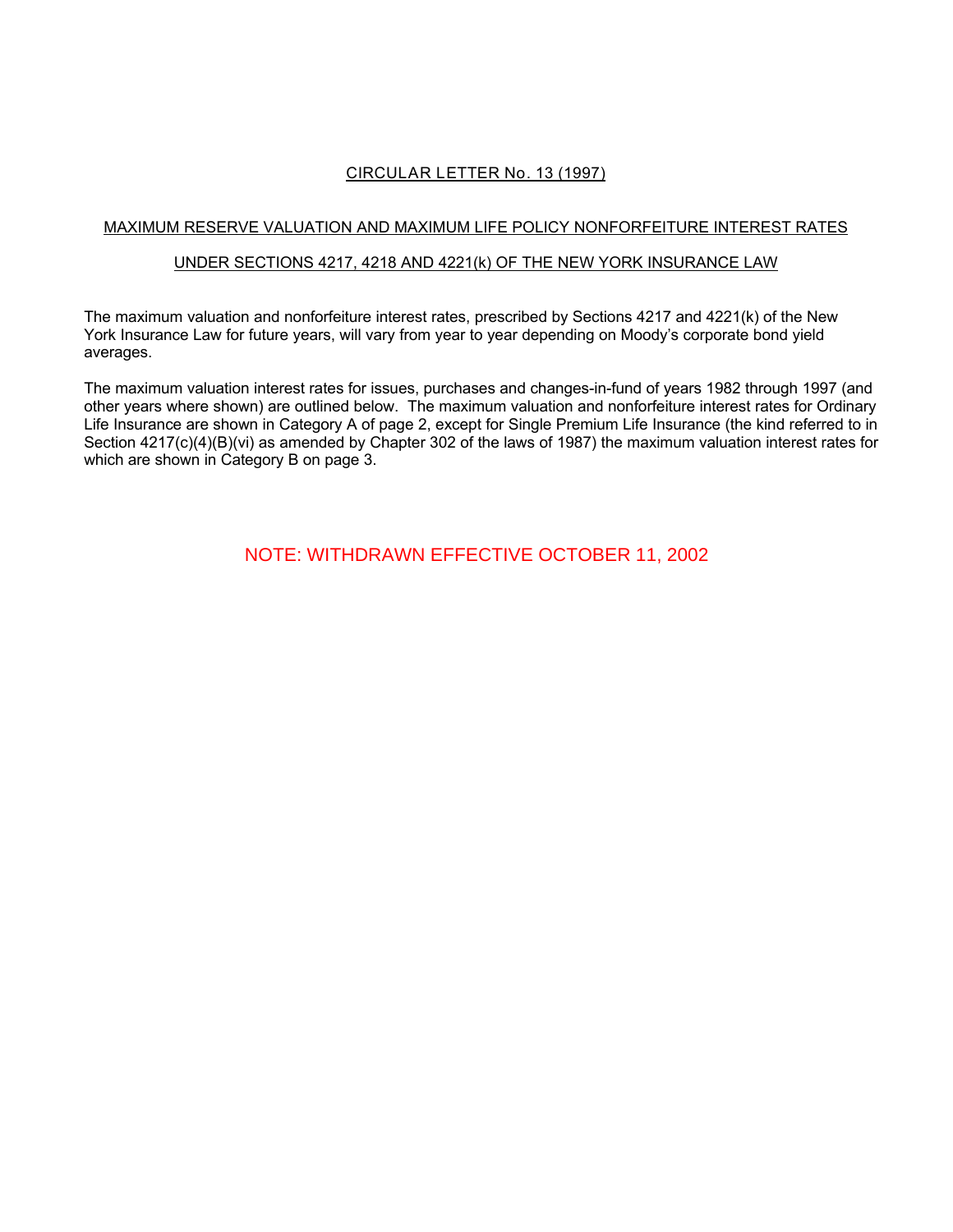$M = 1.1$ 

| *Issue<br><u>Year</u> | **Guarantee Duration                                                   | ***Maximum<br>Reserve Valuation<br><b>Interest Rate</b> |          | <u>Maximum</u><br><b>NonForfeiture</b><br>Interest Rate,<br>1980 CSO# |
|-----------------------|------------------------------------------------------------------------|---------------------------------------------------------|----------|-----------------------------------------------------------------------|
| 1979-1990             | See Prior Circular Letter No. 8 (1990)                                 |                                                         |          |                                                                       |
| 1991                  | 10 Years or less<br>More than 10 years, up to 20<br>More than 20 years | 6.00%<br>6.00<br>5.50                                   |          | 7.50%<br>7.50<br>7.00                                                 |
| 1992                  | 10 Years or less<br>More than 10 years, up to 20<br>More than 20 years | 6.00%<br>6.00<br>5.50                                   |          | 7.50%<br>7.50<br>7.00                                                 |
| 1993                  | 10 Years or less<br>More than 10 years, up to 20<br>More than 20 years | 6.00%<br>6.00<br>5.00                                   | ##       | 7.50%<br>7.50<br>6.25                                                 |
| 1994                  | 10 Years or less<br>More than 10 years, up to 20<br>More than 20 years | 5.50%<br>5.25<br>5.00                                   | ##<br>## | 7.00%<br>6.50<br>6.25                                                 |
| 1995                  | 10 Years or less<br>More than 10 years, up to 20<br>More than 20 years | 5.50%<br>5.25<br>4.50                                   | ##       | 7.00%<br>6.50<br>5.75                                                 |
| 1996-1998             | 10 Years or less<br>More than 10 years, up to 20<br>More than 20 years | 5.50%<br>5.25<br>4.50                                   |          | 7.00%<br>6.50<br>5.75                                                 |

### A. ORDINARY LIFE INSURANCE (Except as covered in B on page 3)

- \* See the paragraph at the top of page 11.
- \*\* The guarantee duration is the maximum number of years the life insurance can remain inforce on a basis guaranteed in the policy.
- \*\*\* The maximum reserve valuation interest rate will be the lesser of the rate as determined from the above table and the rate actually used in determining cash values. This applies to basic reserves under Section 4217, not to the minimum reserve test under Section 4218.
- # Applicable on or after the operative date elected under Section 4221(k)(12). (See the top paragraph on page 10). These rates do not apply to policies issued pursuant to Section 4221(n)(1).
- ## In accordance with Section 4221(k)(9)(B)(i) of the New York Insurance Law, the nonforfeiture interest rate used for a particular issue year may not exceed the higher of the applicable maximum nonforfeiture interest rate for such particular issue year and that for the immediately preceding issue year (e.g. 1994 issues may use the rate for 1993, 1995 issues may use the rate for 1994).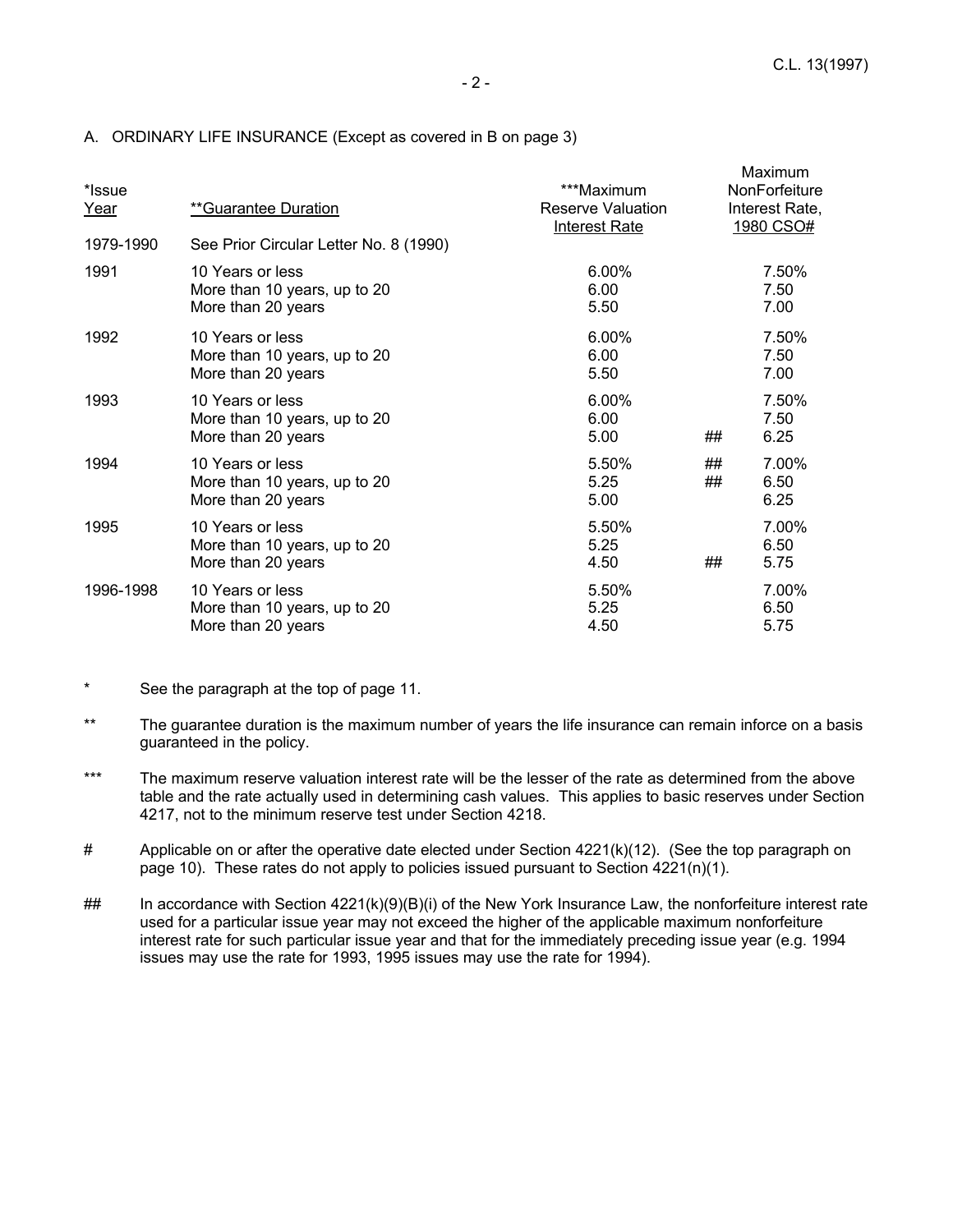B. Single Premium Life Insurance of the kind referred to in Section 4217(c)(4)(B)(vi) of the New York Insurance Laws (as amended by Chapter 302 of the laws of 1987).#

|                                        | * Maximum                                                                                                    |                                                                       |
|----------------------------------------|--------------------------------------------------------------------------------------------------------------|-----------------------------------------------------------------------|
|                                        |                                                                                                              |                                                                       |
|                                        |                                                                                                              |                                                                       |
|                                        |                                                                                                              | Change-In-Fund                                                        |
| <b>Guarantee Duration**</b>            | <b>Basis</b>                                                                                                 | <b>Basis</b>                                                          |
| See Prior Circular Letter No. 8 (1990) |                                                                                                              |                                                                       |
| 10 Years or less                       | 6.75%                                                                                                        | 7.00%                                                                 |
|                                        | 6.25                                                                                                         | 6.75                                                                  |
| More than 20 years                     | 5.50                                                                                                         | 6.00                                                                  |
| 10 Years or less                       | 6.25%                                                                                                        | 6.50%                                                                 |
|                                        | 6.00                                                                                                         | 6.25                                                                  |
| More than 20 years                     | 5.25                                                                                                         | 5.75                                                                  |
| 10 Years or less                       | 5.75%                                                                                                        | 6.00%                                                                 |
| More than 10 yrs, up to 20             | 5.50                                                                                                         | 5.75                                                                  |
| More than 20 years                     | 5.00                                                                                                         | 5.25                                                                  |
| 10 Years or less                       | 5.50%                                                                                                        | 5.75%                                                                 |
| More than 10 yrs, up to 20             | 5.25                                                                                                         | 5.50                                                                  |
|                                        | 4.75                                                                                                         | 5.00                                                                  |
| 10 Years or less                       | $6.00\%$                                                                                                     | 6.25%                                                                 |
| More than 10 yrs, up to 20             | 5.50                                                                                                         | 6.00                                                                  |
| More than 20 years                     | 5.00                                                                                                         | 5.50                                                                  |
| 10 Years or less                       | 5.50%                                                                                                        | 5.75%                                                                 |
| More than 10 yrs, up to 20             | 5.25                                                                                                         | 5.50                                                                  |
| More than 20 years                     | 4.75                                                                                                         | 5.00                                                                  |
| 10 Years or less                       | 5.50%                                                                                                        | 5.75%                                                                 |
|                                        | 5.25                                                                                                         | 5.50                                                                  |
| More than 20 years                     | 5.00                                                                                                         | 5.25                                                                  |
|                                        | More than 10 yrs, up to 20<br>More than 10 yrs, up to 20<br>More than 20 years<br>More than 10 yrs, up to 20 | <b>Reserve Valuation</b><br><b>Interest Rate</b><br><b>Issue Year</b> |

<sup>\*</sup> See page 11.

- \*\* The guarantee duration is the number of years for which interest rates provided in, or declared pursuant to, a single premium life insurance policy of the kind referred to in Section 4217(c)(4)(B)(vi) are guaranteed to exceed the greater of (1) 6% and (2) the calendar year statutory valuation interest rate for life insurance policies (other than such single premium policy) with guarantee duration's in excess of 20 years.
- # Said Chapter 302 amendment became effective, on a mandatory basis, on January 1, 1989. Any company could have filed a written notice of prior election.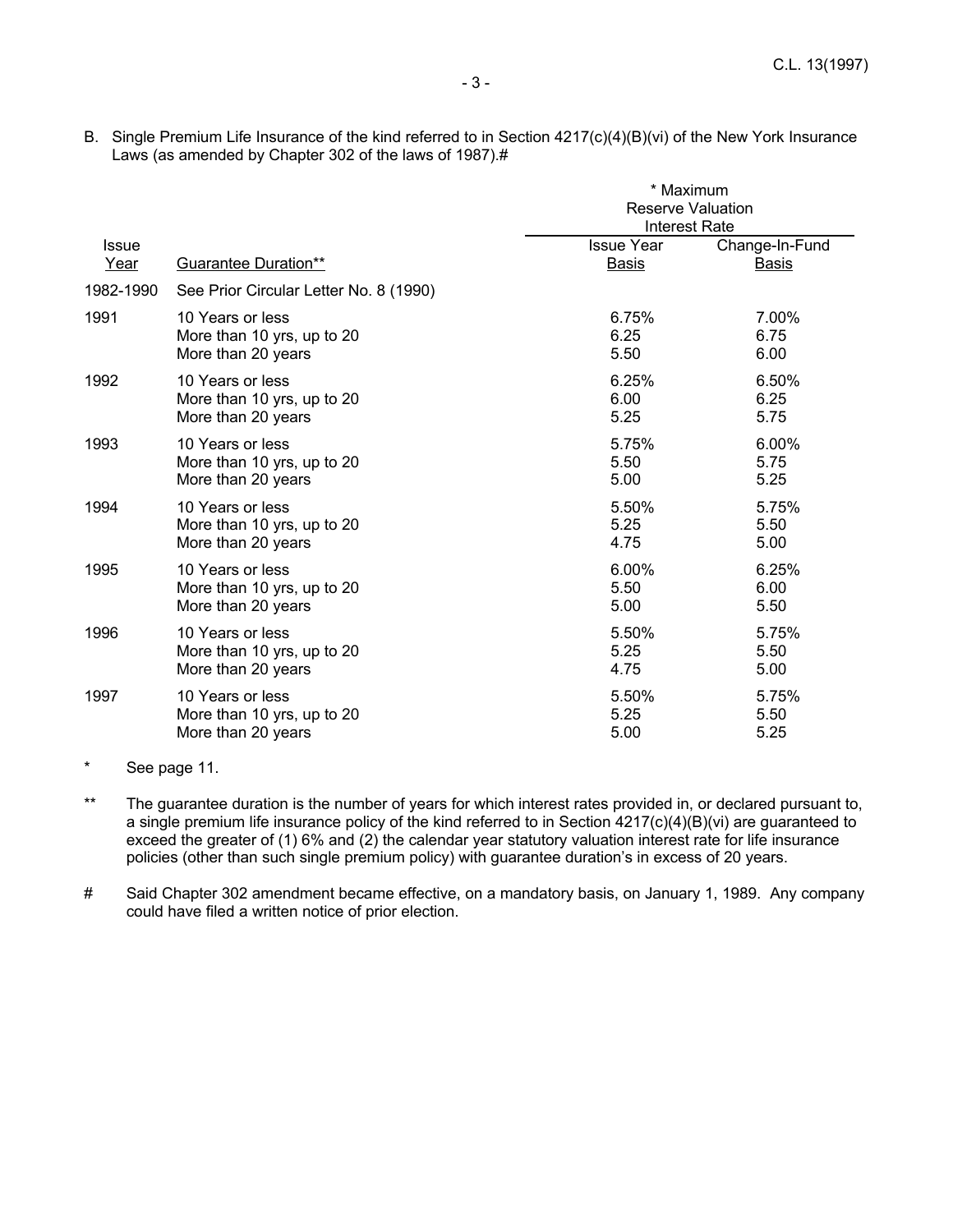C. Single Premium Immediate Annuities and annuity benefits arising from life insurance policies and annuity and guaranteed interest contracts with cash settlement options.

| Issues of or<br>Purchases | <b>Maximum Reserve Valuation</b> |
|---------------------------|----------------------------------|
| During                    | <b>Interest Rate</b>             |
| 1982                      | 13.25%                           |
| 1983                      | 11.25                            |
| 1984                      | 11.25                            |
| 1985                      | 11.00                            |
| 1986                      | 9.25                             |
| 1987                      | 8.00                             |
| 1988                      | 8.75                             |
| 1989                      | 8.75                             |
| 1990                      | 8.25                             |
| 1991                      | 8.25                             |
| 1992                      | 7.75                             |
| 1993                      | 7.00                             |
| 1994                      | 6.50                             |
| 1995                      | 7.25                             |
| 1996                      | 6.75                             |
| 1997                      | 6.75                             |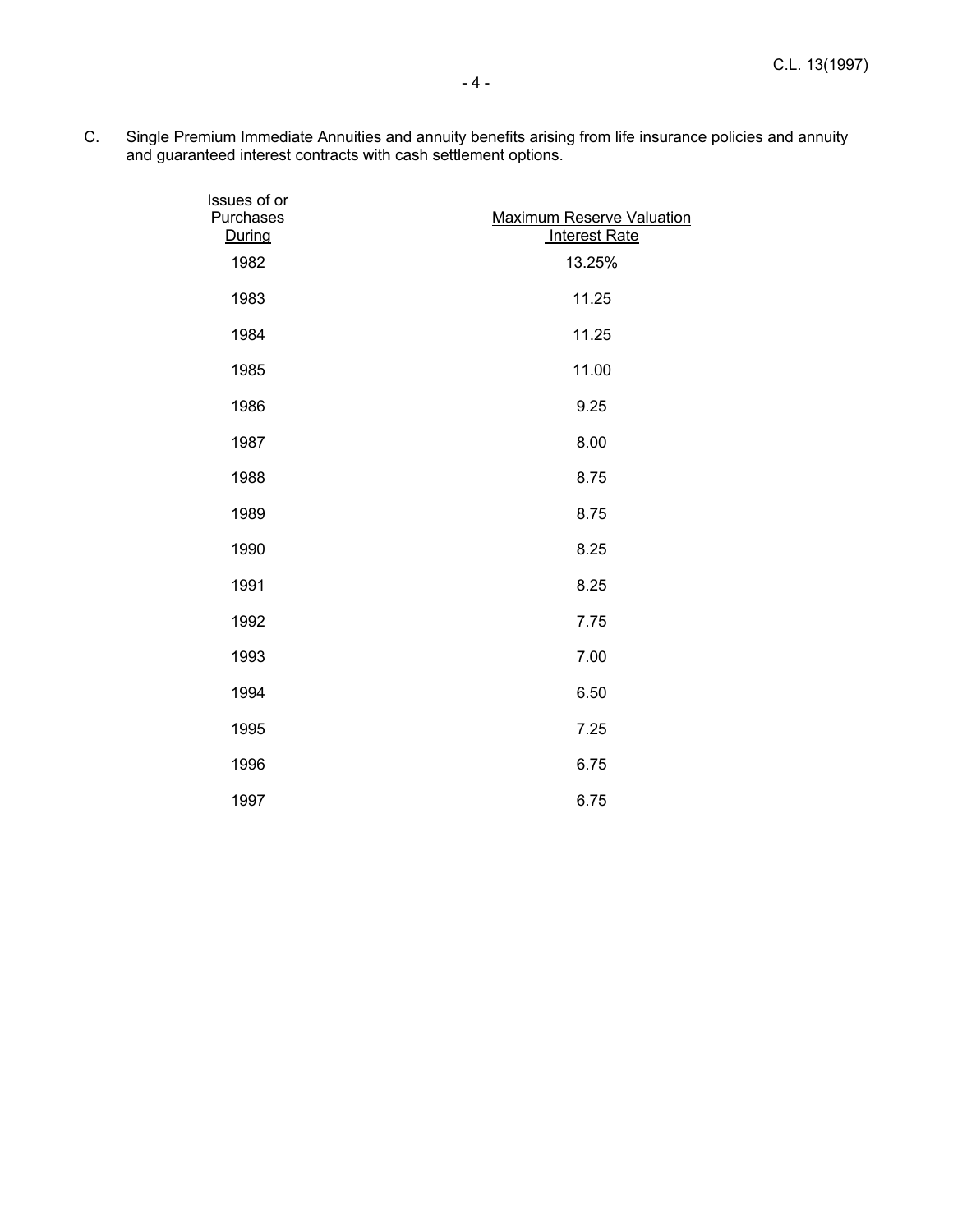D. Other Annuities and Guaranteed Interest Contracts, with cash settlement options and with interest rate guarantees on future considerations, valued on the "Issue Year" basis.

|                      |                                        | <b>Maximum Reserve Valuation Interest Rate</b> |                         |                |
|----------------------|----------------------------------------|------------------------------------------------|-------------------------|----------------|
|                      |                                        |                                                | <u>*Plan Type</u>       |                |
| <b>Issue</b><br>Year | Guarantee Duration #                   | <u>A</u>                                       | $\overline{\mathsf{B}}$ | $\overline{C}$ |
| 1982-1990            | See Prior Circular Letter No. 8 (1990) |                                                |                         |                |
| 1991                 | 5 Years or less                        | 8.25%                                          | 7.00%                   | 6.25%          |
|                      | More than 5 yrs, up to 10              | 8.00                                           | 7.00                    | 6.25           |
|                      | More than 10 yrs, up to 20             | 7.00                                           | 6.25                    | 5.75           |
|                      | More than 20 years                     | 5.75                                           | 5.25                    | 5.25           |
| 1992                 | 5 Years or less                        | 7.75%                                          | 6.50%                   | 6.00%          |
|                      | More than 5 yrs, up to 10              | 7.50                                           | 6.50                    | 6.00           |
|                      | More than 10 yrs, up to 20             | 6.75                                           | 6.00                    | 5.75           |
|                      | More than 20 years                     | 5.75                                           | 5.00                    | 5.00           |
| 1993                 | 5 Years or less                        | 7.00%                                          | 6.00%                   | 5.50%          |
|                      | More than 5 yrs, up to 10              | 6.75                                           | 6.00                    | 5.50           |
|                      | More than 10 yrs, up to 20             | 6.25                                           | 5.50                    | 5.25           |
|                      | More than 20 years                     | 5.25                                           | 4.75                    | 4.75           |
| 1994                 | 5 Years or less                        | 6.50%                                          | 5.75%                   | 5.25%          |
|                      | More than 5 yrs, up to 10              | 6.50                                           | 5.75                    | 5.25           |
|                      | More than 10 yrs, up to 20             | 6.00                                           | 5.25                    | 5.00           |
|                      | More than 20 years                     | 5.00                                           | 4.50                    | 4.50           |
| 1995                 | 5 Years or less                        | 7.25%                                          | 6.25%                   | 5.75%          |
|                      | More than 5 yrs, up to 10              | 7.00                                           | 6.25                    | 5.75           |
|                      | More than 10 yrs, up to 20             | 6.25                                           | 5.50                    | 5.25           |
|                      | More than 20 years                     | 5.25                                           | 4.75                    | 4.75           |
| 1996                 | 5 Years or less                        | 6.75%                                          | 5.75%                   | 5.25%          |
|                      | More than 5 yrs, up to 10              | 6.50                                           | 5.75                    | 5.25           |
|                      | More than 10 yrs, up to 20             | 6.00                                           | 5.25                    | 5.00           |
|                      | More than 20 years                     | 5.00                                           | 4.50                    | 4.50           |
| 1997                 | 5 Years or less                        | 6.75%                                          | 5.75%                   | 5.25%          |
|                      | More than 5 yrs, up to 10              | 6.50                                           | 5.75                    | 5.25           |
|                      | More than 10 yrs, up to 20             | 6.00                                           | 5.25                    | 5.25           |
|                      | More than 20 years                     | 5.25                                           | 4.75                    | 4.75           |

# See definition of guarantee duration for Categories D, E, G and H on page 10.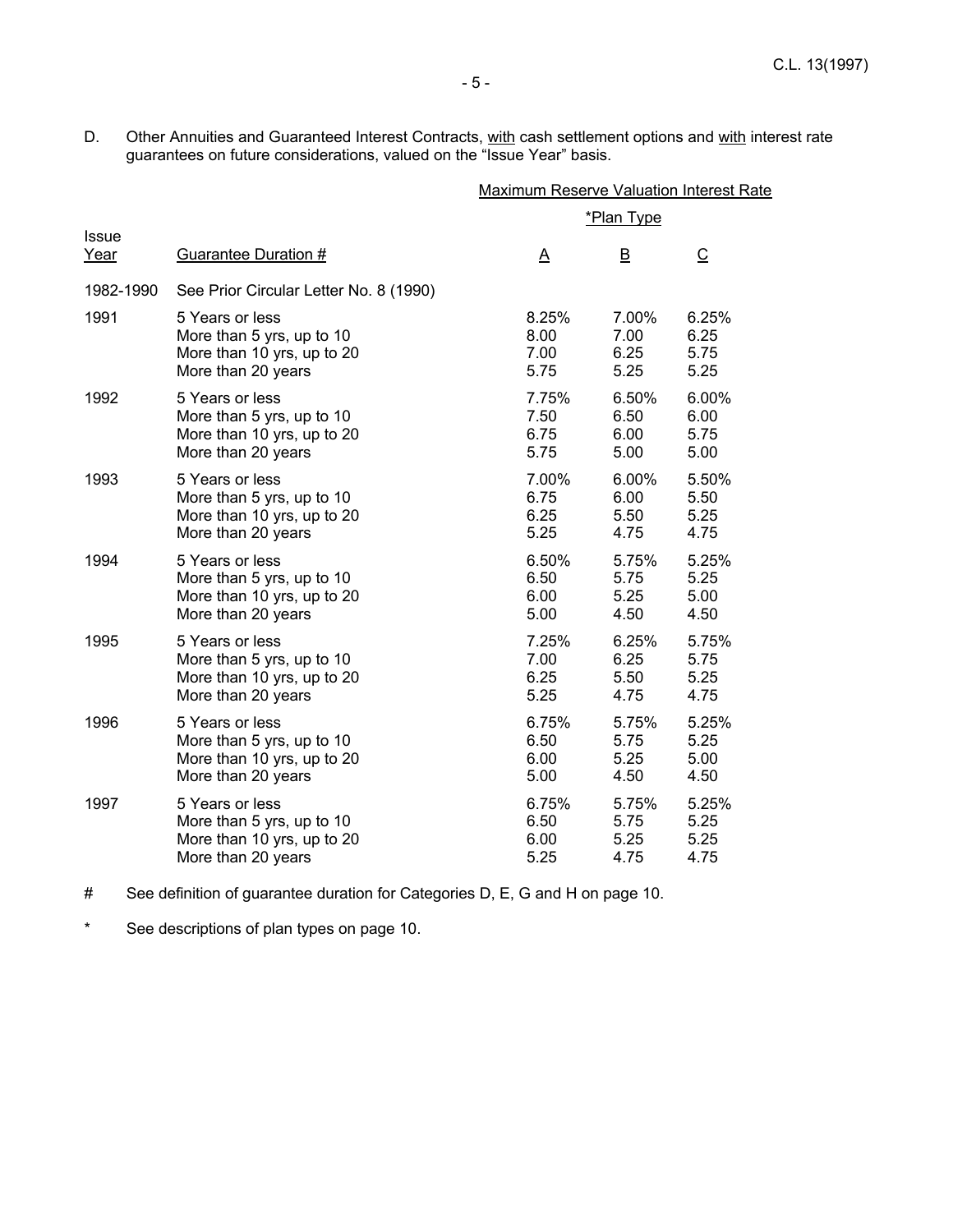E. Other Annuities and Guaranteed Interest Contracts, with cash settlement options but without interest rate guarantees on future considerations, valued on the "Issue Year" basis.

|                      |                                        | <b>Maximum Reserve Valuation Interest Rate</b> |                         |                |
|----------------------|----------------------------------------|------------------------------------------------|-------------------------|----------------|
|                      |                                        |                                                | <u>*Plan Type</u>       |                |
| <b>Issue</b><br>Year | <b>Guarantee Duration #</b>            | <u>Α</u>                                       | $\overline{\mathsf{B}}$ | $\overline{C}$ |
| 1982-1990            | See Prior Circular Letter No. 8 (1990) |                                                |                         |                |
| 1991                 | 5 Years or less                        | 8.75%                                          | 7.25%                   | 6.75%          |
|                      | More than 5 yrs, up to 10              | 8.25                                           | 7.25                    | 6.75           |
|                      | More than 10 yrs, up to 20             | 7.50                                           | 6.50                    | 6.25           |
|                      | More than 20 years                     | 6.25                                           | 5.50                    | 5.50           |
| 1992                 | 5 Years or less                        | 8.00%                                          | 6.75%                   | 6.25%          |
|                      | More than 5 yrs, up to 10              | 7.75                                           | 6.75                    | 6.25           |
|                      | More than 10 yrs, up to 20             | 7.00                                           | 6.25                    | 6.00           |
|                      | More than 20 years                     | 6.00                                           | 5.25                    | 5.25           |
| 1993                 | 5 Years or less                        | 7.25%                                          | 6.25%                   | 5.75%          |
|                      | More than 5 yrs, up to 10              | 7.00                                           | 6.25                    | 5.75           |
|                      | More than 10 yrs, up to 20             | 6.50                                           | 5.75                    | 5.50           |
|                      | More than 20 years                     | 5.50                                           | 5.00                    | 5.00           |
| 1994                 | 5 Years or less                        | 6.75%                                          | 6.00%                   | 5.50%          |
|                      | More than 5 yrs, up to 10              | 6.50                                           | 6.00                    | 5.50           |
|                      | More than 10 yrs, up to 20             | 6.25                                           | 5.50                    | 5.25           |
|                      | More than 20 years                     | 5.25                                           | 4.75                    | 4.75           |
| 1995                 | 5 Years or less                        | 7.50%                                          | 6.50%                   | 6.00%          |
|                      | More than 5 yrs, up to 10              | 7.25                                           | 6.50                    | 6.00           |
|                      | More than 10 yrs, up to 20             | 6.50                                           | 5.75                    | 5.50           |
|                      | More than 20 years                     | 5.50                                           | 5.00                    | 5.00           |
| 1996                 | 5 Years or less                        | 6.75%                                          | 6.00%                   | 5.50%          |
|                      | More than 5 yrs, up to 10              | 6.75                                           | 6.00                    | 5.50           |
|                      | More than 10 yrs, up to 20             | 6.25                                           | 5.50                    | 5.25           |
|                      | More than 20 years                     | 5.25                                           | 4.75                    | 4.75           |
| 1997                 | 5 Years or less                        | 7.00%                                          | 6.00%                   | 5.50%          |
|                      | More than 5 yrs, up to 10              | 6.75                                           | 6.00                    | 5.50           |
|                      | More than 10 yrs, up to 20             | 6.25                                           | 5.50                    | 5.25           |
|                      | More than 20 years                     | 5.25                                           | 5.00                    | 5.00           |

# See definition of guarantee duration for Categories D, E, G and H on page 10.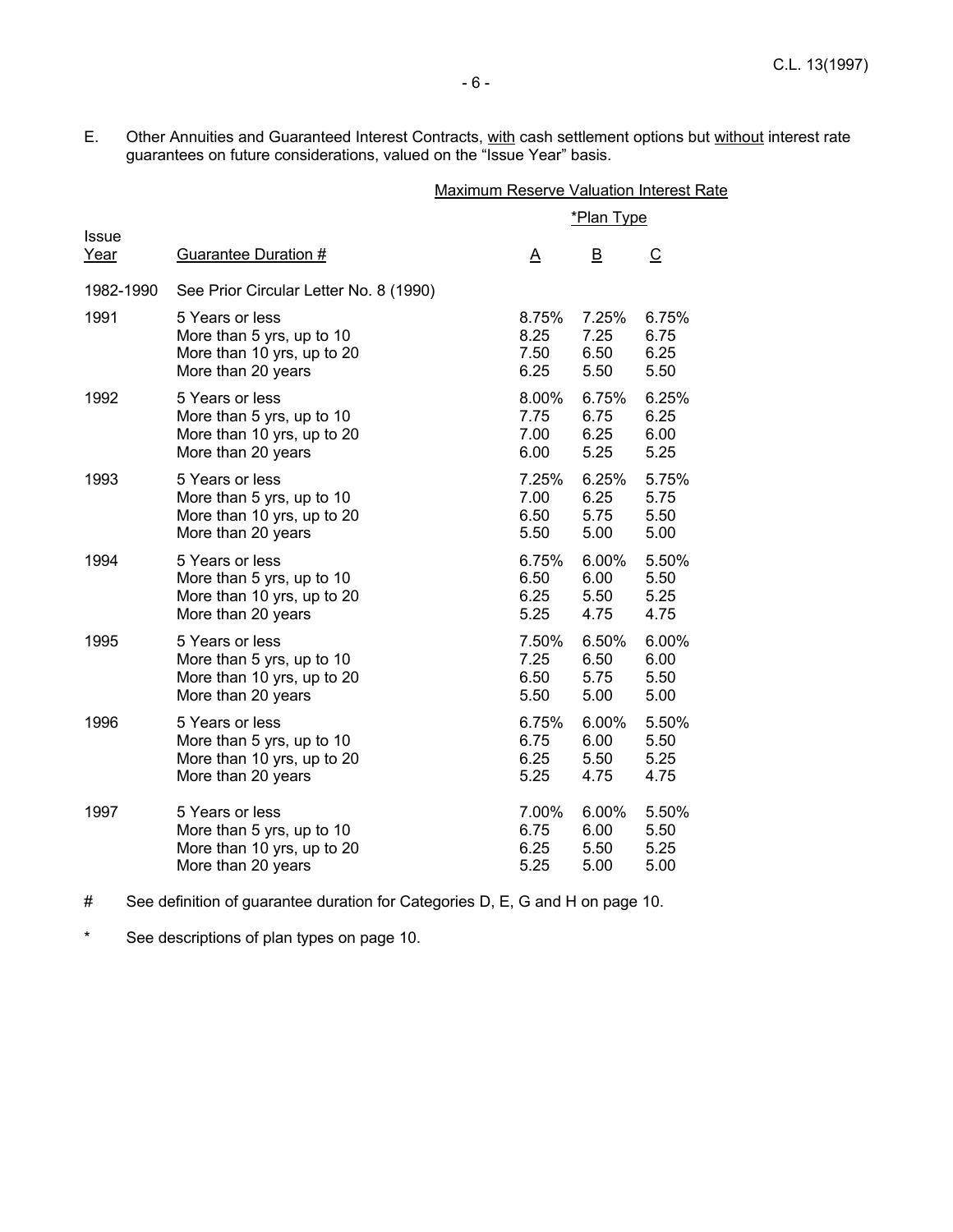F. Other Annuities and Guaranteed Interest Contracts, without cash settlement options, valued on the "Issue Year" basis.

|                      |                                                                                                  | <b>Maximum Reserve Valuation</b><br><b>Interest Rate</b> |
|----------------------|--------------------------------------------------------------------------------------------------|----------------------------------------------------------|
| <b>Issue</b><br>Year | <b>Guarantee Duration**</b>                                                                      | *Plan Type A                                             |
| 1982-1990            | See Prior Circular Letter No. 8<br>(1990)                                                        |                                                          |
| 1991                 | 5 Years or less<br>More than 5 yrs, up to 10<br>More than 10 yrs, up to 20<br>More than 20 years | 8.25%<br>8.00<br>7.25<br>6.00                            |
| 1992                 | 5 Years or less<br>More than 5 yrs, up to 10<br>More than 10 yrs, up to 20<br>More than 20 years | 7.75%<br>7.50<br>6.75<br>5.75                            |
| 1993                 | 5 Years or less<br>More than 5 yrs, up to 10<br>More than 10 yrs, up to 20<br>More than 20 years | 7.00%<br>6.75<br>6.25<br>5.25                            |
| 1994                 | 5 Years or less<br>More than 5 yrs, up to 10<br>More than 10 yrs, up to 20<br>More than 20 years | 6.50%<br>6.50<br>6.00<br>5.00                            |
| 1995                 | 5 Years or less<br>More than 5 yrs, up to 10<br>More than 10 yrs, up to 20<br>More than 20 years | 7.25%<br>7.00<br>6.50<br>5.50                            |
| 1996                 | 5 Years or less<br>More than 5 yrs, up to 10<br>More than 10 yrs, up to 20<br>More than 20 years | 6.75%<br>6.50<br>6.00<br>5.00                            |
| 1997                 | 5 Years or less<br>More than 5 yrs, up to 10<br>More than 10 yrs, up to 20<br>More than 20 years | 6.75%<br>6.50<br>6.00<br>5.25                            |

- \* See descriptions of plan types on page 10.
- \*\* The guarantee duration, for other annuities and guaranteed interest contracts without cash settlement options, is the number of years from the date of issue or date of purchase to the date annuity benefits are scheduled to commence.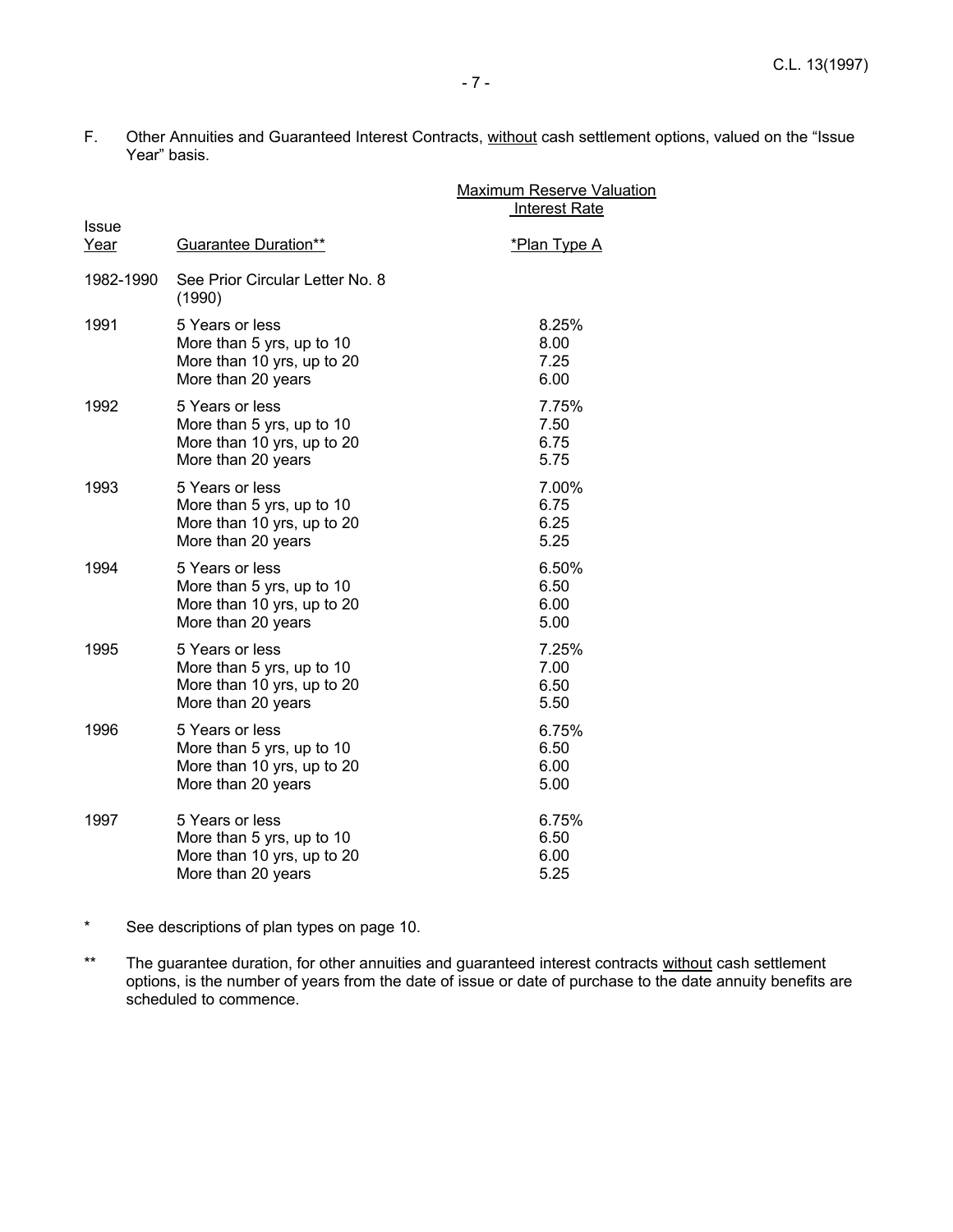G. Other Annuities and Guaranteed Interest Contracts, with cash settlement options and with interest rate guarantees on future considerations, valued on the "Change-in-Fund" basis.

|                                         |                                                                                                  |                               | <b>Maximum Reserve Valuation</b><br><b>Interest Rate</b> |                                  |
|-----------------------------------------|--------------------------------------------------------------------------------------------------|-------------------------------|----------------------------------------------------------|----------------------------------|
|                                         |                                                                                                  |                               | *Plan Type                                               |                                  |
| Change in<br><b>Fund During</b><br>Year | Guarantee Duration #                                                                             | <u>A</u>                      | B                                                        | C                                |
| 1982-1990                               | See Prior Circular Letter No. 8 (1990)                                                           |                               |                                                          |                                  |
| 1991                                    | 5 Years or less<br>More than 5 yrs, up to 10<br>More than 10 yrs, up to 20<br>More than 20 years | 9.25%<br>9.00<br>8.25<br>7.00 | 8.75%<br>8.75<br>8.00<br>7.00                            | 6.75%<br>6.75<br>6.25<br>5.75    |
| 1992                                    | 5 Years or less<br>More than 5 yrs, up to 10<br>More than 10 yrs, up to 20<br>More than 20 years | 8.50%<br>8.25<br>7.75<br>6.50 | 8.00%<br>8.00<br>7.50<br>6.50                            | 6.25%<br>6.25<br>6.00<br>5.25    |
| 1993                                    | 5 Years or less<br>More than 5 yrs, up to 10<br>More than 10 yrs, up to 20<br>More than 20 years | 7.75%<br>7.50<br>7.00<br>6.00 | 7.25%<br>7.25<br>6.75<br>6.00                            | 5.75%<br>5.75<br>5.50<br>5.00    |
| 1994                                    | 5 Years or less<br>More than 5 yrs, up to 10<br>More than 10 yrs, up to 20<br>More than 20 years | 7.25%<br>7.00<br>6.50<br>5.75 | 6.75%<br>6.75<br>6.50<br>5.75                            | 5.50%<br>5.50<br>5.25<br>4.75    |
| 1995                                    | 5 Years or less<br>More than 5 yrs, up to 10<br>More than 10 yrs, up to 20<br>More than 20 years | 8.25%<br>8.00<br>7.25<br>6.25 | 7.50%<br>7.50<br>7.00<br>6.25                            | $6.00\%$<br>6.00<br>5.75<br>5.25 |
| 1996                                    | 5 Years or less<br>More than 5 yrs, up to 10<br>More than 10 yrs, up to 20<br>More than 20 years | 7.25%<br>7.00<br>6.75<br>5.75 | 6.75%<br>6.75<br>6.50<br>5.75                            | 5.50%<br>5.50<br>5.25<br>4.75    |
| 1997                                    | 5 Years or less<br>More than 5 yrs, up to 10<br>More than 10 yrs, up to 20<br>More than 20 years | 7.50%<br>7.25<br>6.75<br>5.75 | 7.00%<br>7.00<br>6.50<br>5.75                            | 5.50%<br>5.50<br>5.25<br>5.00    |

# See definition of guarantee duration for Categories D, E, G and H on page 10.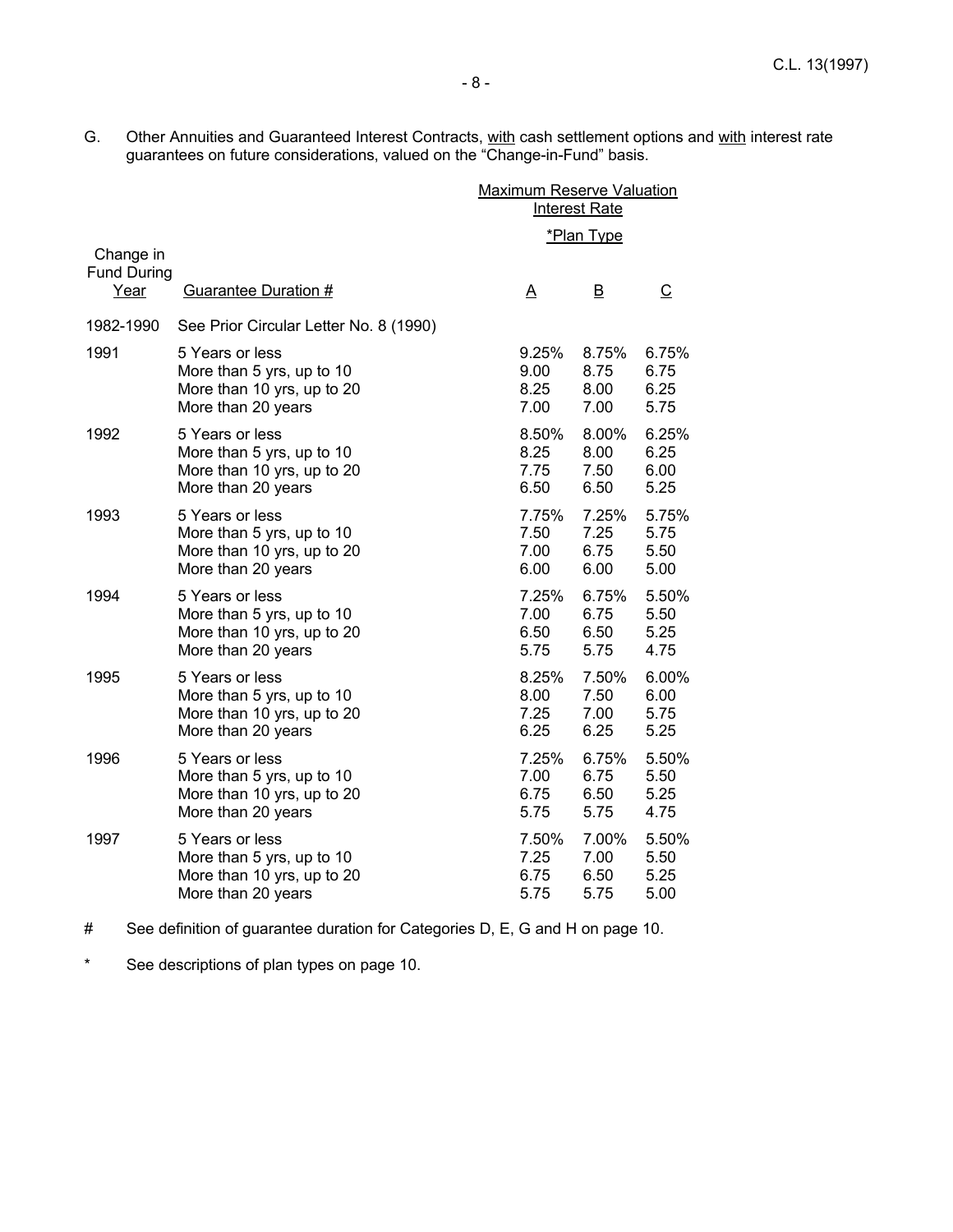H. Other Annuities and Guaranteed Interest Contracts, with cash settlement options and without interest rate guarantees on future considerations, valued on the "Change-in-Fund" basis.

|                           |                                        | <b>Maximum Reserve Valuation</b><br><b>Interest Rate</b> |                         |                |
|---------------------------|----------------------------------------|----------------------------------------------------------|-------------------------|----------------|
| Change                    |                                        |                                                          | *Plan Type              |                |
| in Fund<br>During<br>Year | Guarantee Duration #                   | Δ                                                        | $\overline{\mathsf{B}}$ | $\overline{C}$ |
| 1982-1990                 | See Prior Circular Letter No. 8 (1990) |                                                          |                         |                |
| 1991                      | 5 Years or less                        | 9.75%                                                    | 9.00%                   | 7.00%          |
|                           | More than 5 yrs, up to 10              | 9.25                                                     | 9.00                    | 7.00           |
|                           | More than 10 yrs, up to 20             | 8.75                                                     | 8.25                    | 6.75           |
|                           | More than 20 years                     | 7.25                                                     | 7.25                    | 6.00           |
| 1992                      | 5 Years or less                        | 9.00%                                                    | 8.25%                   | 6.50%          |
|                           | More than 5 yrs, up to 10              | 8.50                                                     | 8.25                    | 6.50           |
|                           | More than 10 yrs, up to 20             | 8.00                                                     | 7.75                    | 6.25           |
|                           | More than 20 years                     | 6.75                                                     | 6.75                    | 5.75           |
| 1993                      | 5 Years or less                        | 8.25%                                                    | 7.50%                   | 6.00%          |
|                           | More than 5 yrs, up to 10              | 7.75                                                     | 7.50                    | 6.00           |
|                           | More than 10 yrs, up to 20             | 7.25                                                     | 7.00                    | 5.75           |
|                           | More than 20 years                     | 6.25                                                     | 6.25                    | 5.25           |
| 1994                      | 5 Years or less                        | 7.50%                                                    | 7.00%                   | 5.75%          |
|                           | More than 5 yrs, up to 10              | 7.25                                                     | 7.00                    | 5.75           |
|                           | More than 10 yrs, up to 20             | 6.75                                                     | 6.50                    | 5.50           |
|                           | More than 20 years                     | 6.00                                                     | 6.00                    | 5.00           |
| 1995                      | 5 Years or less                        | 8.50%                                                    | 8.00                    | 6.25%          |
|                           | More than 5 yrs, up to 10              | 8.25                                                     | 8.00                    | 6.25           |
|                           | More than 10 yrs, up to 20             | 7.50                                                     | 7.25                    | 6.00           |
|                           | More than 20 years                     | 6.50                                                     | 6.50                    | 5.50           |
| 1996                      | 5 Years or less                        | 7.50%                                                    | 7.00                    | 5.75%          |
|                           | More than 5 yrs, up to 10              | 7.25                                                     | 7.00                    | 5.75           |
|                           | More than 10 yrs, up to 20             | 6.75                                                     | 6.75                    | 5.50           |
|                           | More than 20 years                     | 6.00                                                     | 6.00                    | 5.00           |
| 1997                      | 5 Years or less                        | 7.75%                                                    | 7.25%                   | 5.75%          |
|                           | More than 5 yrs, up to 10              | 7.50                                                     | 7.25                    | 5.75           |
|                           | More than 10 yrs, up to 20             | 7.00                                                     | 6.75                    | 5.50           |
|                           | More than 20 years                     | 6.00                                                     | 6.00                    | 5.25           |

<sup>#</sup> See definition of guarantee duration for Categories D, E, G and H on page 10.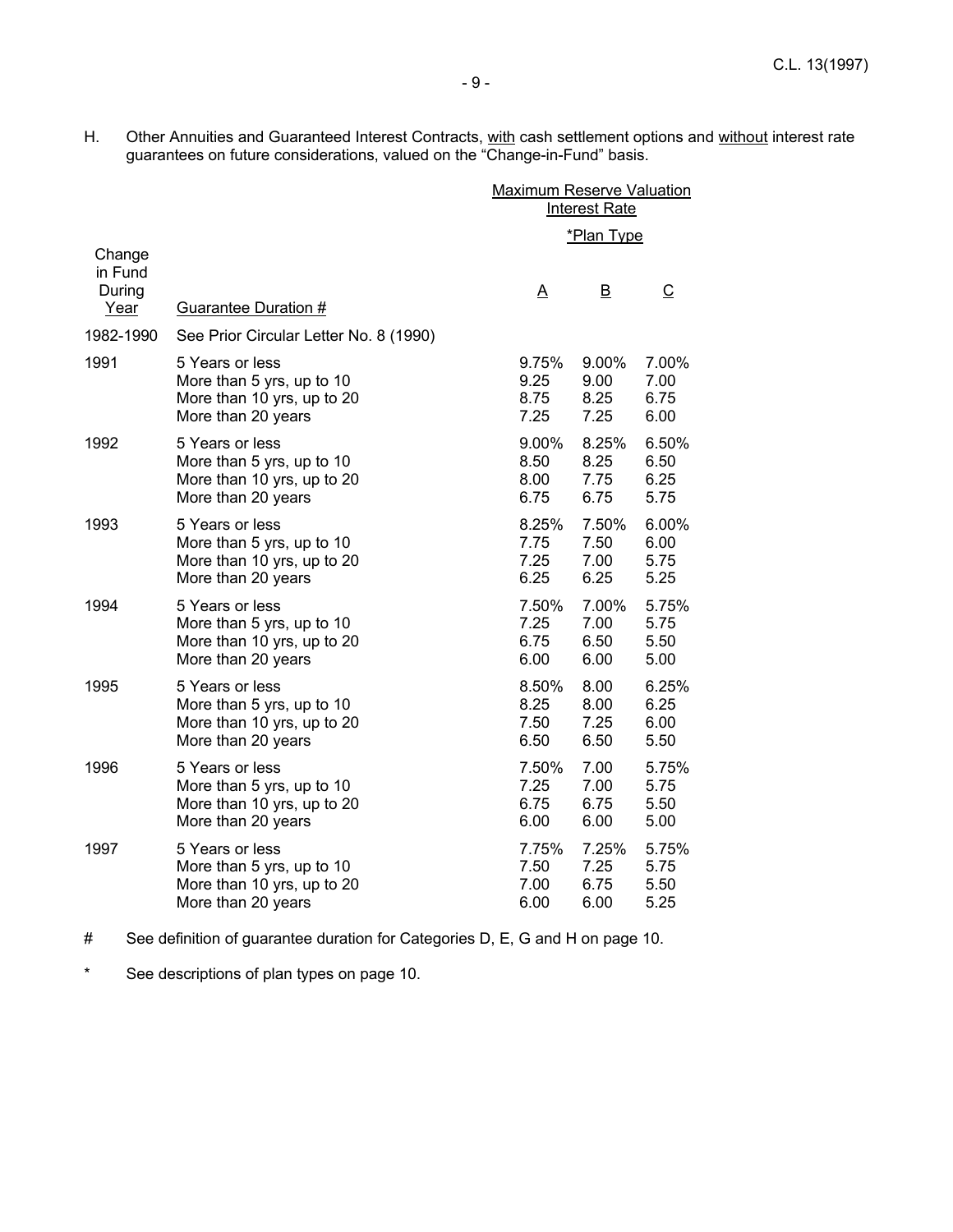Said Section 4221(k)(12) was amended by Chapter 81 of the Laws of 1983 to permit a company to elect to comply with the new provisions of Section 4221 on a plan-by-plan basis, with the proviso that the entire portfolio must be converted to the new provisions on or before January 1 of the third calendar year following the calendar year of compliance for the first plan so converted, but not, in any event, later than January 1, 1989.

Plan types, as used in the above tables, are defined as follows:

Plan Type A: The policyholder may withdraw funds only (1) with an adjustment to reflect changes in interest rates or asset values since receipt of the funds by the insurance company, or (2) without such adjustment but in installments over five years or more, or (3) as an immediate life annuity.

Plan Type B: The policyholder may not withdraw funds before the expiration of the interest rate guarantee or, if withdrawals are permitted, before the expiration of such guarantee, may withdraw funds only (1) with an adjustment to reflect changes in interest rates or asset values since receipt of the funds by the insurance company, or (2) without such adjustment but in installments over five years or more. At the end of the interest rate guarantee, funds may be withdrawn without such adjustment in a single sum or in installments over less than five years.

Plan Type C: The policyholder may withdraw funds before the expiration of the interest rate quarantee in a single sum or installments over less than five years either (1) without adjustment to reflect changes in interest rates or asset values since receipt of the funds by the insurance company, or (2) subject only to a fixed surrender charge stipulated in the contract as a percentage of the fund.

(The most popular plan type, in the group annuity area, for current issues, is plan type B; while the most popular plan type, in the individual annuity area, for current issues, is plan type C.)

The guarantee duration, for other annuities and guaranteed interest contracts with cash settlement options, generally is the number of years for which the contract guarantees interest rates in excess of the calendar year statutory valuation interest rate for life insurance policies (covered in A on page 2) with a guarantee duration of more than twenty years (See D, E, G and H herein).

The guarantee duration, for other annuities and guaranteed interest contracts without cash settlement options, is the number of years from the date of issue or date of purchase to the date annuity benefits are scheduled to commence.

Other annuities and guaranteed interest contracts, without cash settlement options, may be valued only on an "Issue Year" basis.

For structured settlement annuities with lump sum payments, see Section 95.12 of Regulation 126 in effect on December 31, 1993. Regarding the above Regulation 126 reserves, we expect to formally expose our corresponding Regulation 151 for adoption prior to December 31, 1997. We are currently revising the proposed Regulation 151 to be generally consistent with the revised NAIC Model Guideline XXXIII.

The maximum reserve valuation interest rates, for annuities and guaranteed interest contracts and for single premium life insurance policies of the kind referred to in Section 4217(c)(4)(B)(vi), are based on Moody's Corporate Bond Yield Averages for a one or three year period ending in June of the year of issue, purchase, or change in fund. Consequently, we are not able to compute such rates applicable to 1998 at this time.

The attached Appendix describes the method of calculating the maximum reserve valuation interest rates, in accordance with the specifications of Section 4217 of the New York Insurance Law, as amended.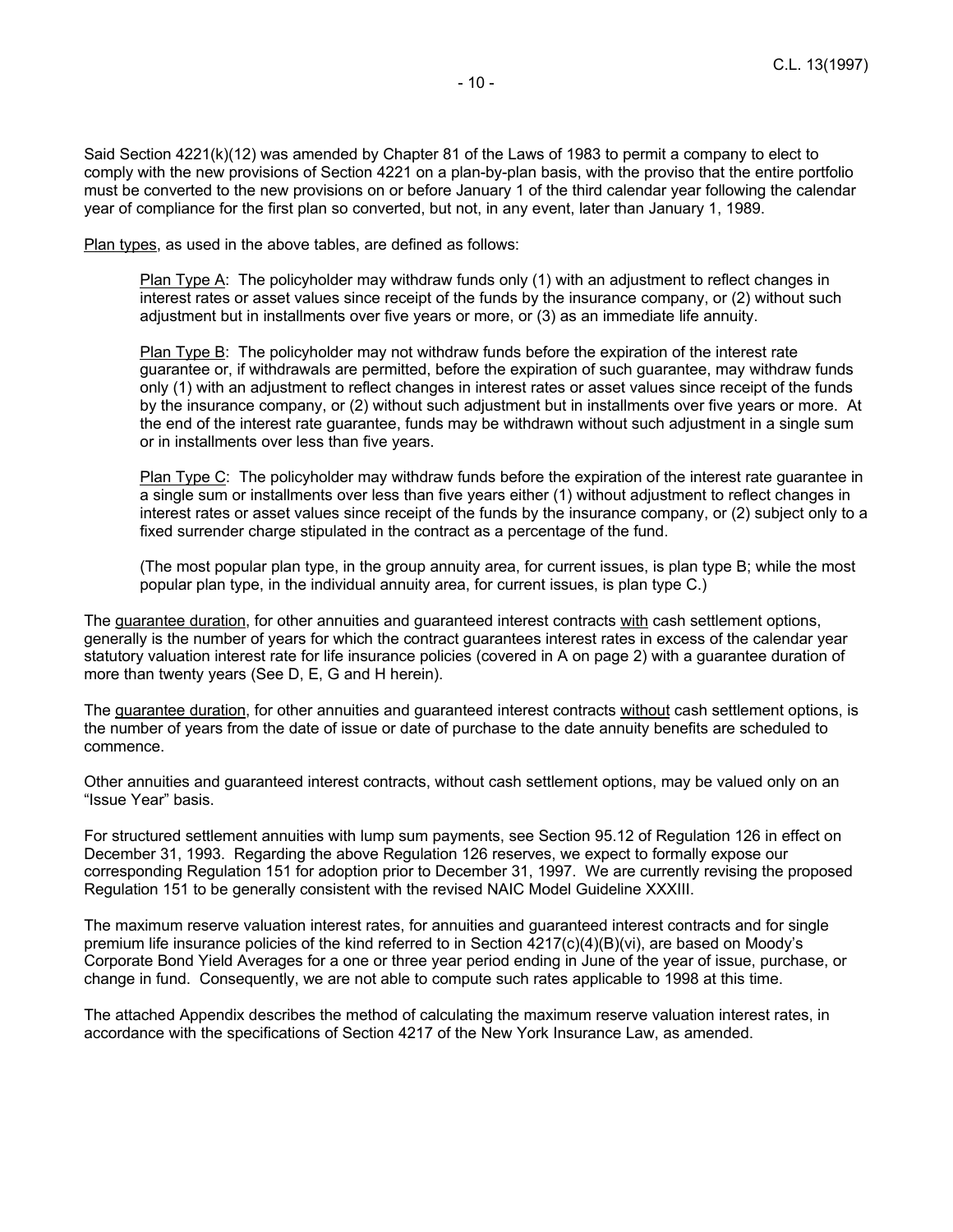The reserve for a Single Premium Life Insurance policy, of the kind referred to in Section 4217(c)(4)(B)(vi) of the New York Insurance Law, must not be less than its cash value. See Section 95.14 of Regulation 126 in effect on December 31, 1993. It is expected that Regulation 147 will be amended to incorporate provisions regarding single premium life policies.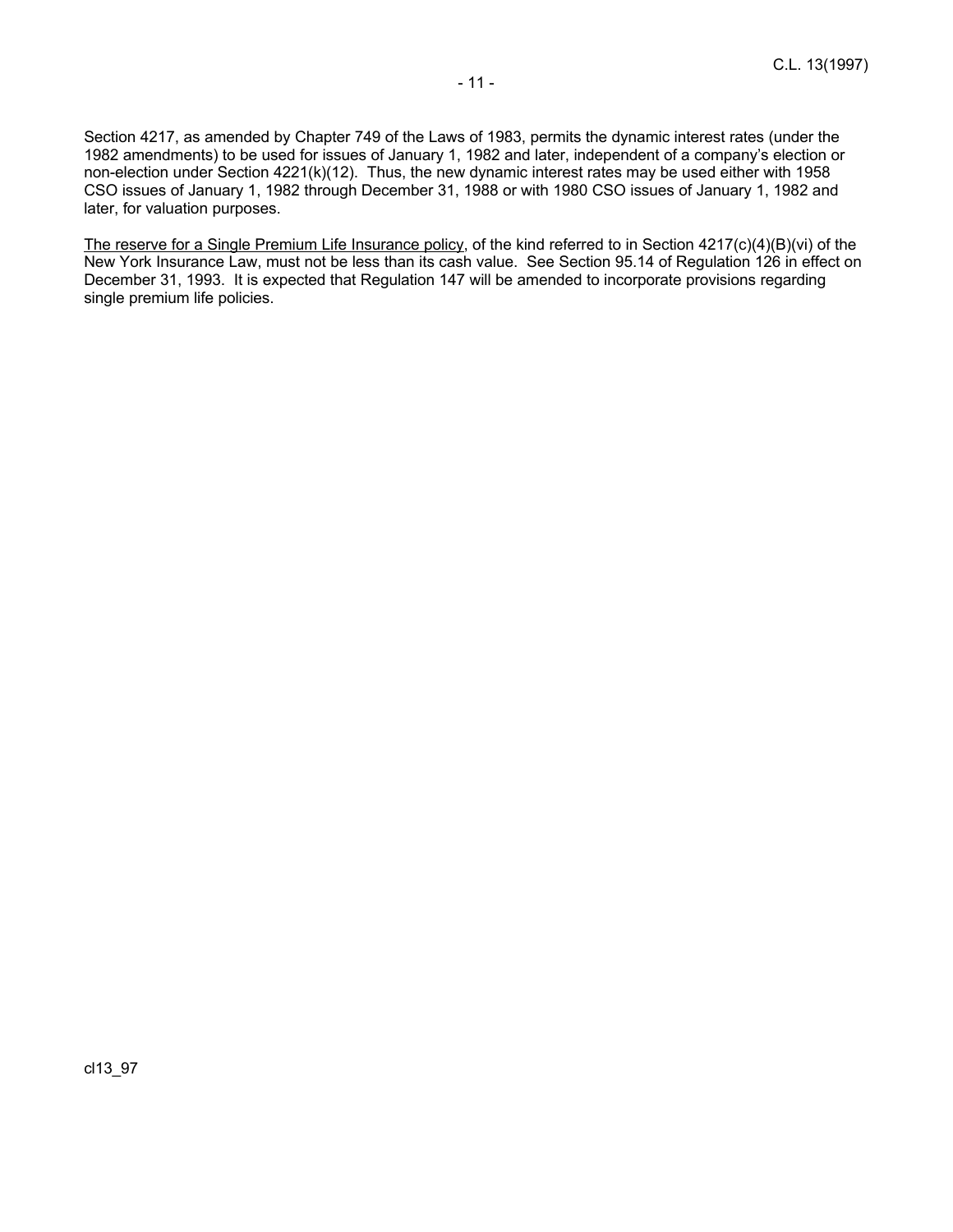#### APPENDIX

#### To Circular Letter Number 13 (1997)

The maximum reserve valuation interest rates are based on reference interest rates, which are averages of corporate bond earnings published by Moody's Investors Service, Inc., and weighting factors prescribed by Section 4217.

The weighting factors do not vary from year to year. None of the weighting factors given in Table 1 below will change unless Section 4217 is revised by new legislation. The following formulas are used to compute the maximum reserve valuation interest rates:

$$
\mathsf{or}\quad
$$

 $I = 3.00\% + W(R<sub>1</sub>-3.00)\% + W/2$  (R<sub>2</sub>-9.00)%, (Formula 1, called "Life Insurance Formula")

 $1 = 3.00\% + W(R-3.00)\%$ , (Formula 2, called "Annuity Formula")

Where:

- I = Maximum calendar year statutory valuation interest rate, rounded to the nearer 1/4%.
- R = Reference interest rate, derived from Moody's corporate bond monthly yield averages, rounded to the nearer basis point (.01 of 1%).
- $R_1$  = Lesser of R and 9.00%.
- $R<sub>2</sub>$  = Greater of R and 9.00%.
- W = Weighting factor.

The third term of Formula 1 is dropped whenever the reference interest rate falls below 9.00%. The weighting factors vary by type of benefit, guarantee duration, and valuation basis (i.e. 'issue year' basis or 'change-in-fund' basis). An asterisk (\*), where shown with the weighting factor in Table 1, indicates that Formula 2 may optionally be used with a given factor if an acceptable actuarial opinion and memorandum are provided, as required by Section 4217(c)(4)(B)(vi).

| <b>Benefit Category</b><br>(in this Circular<br>Letter) | <b>Guarantee Duration</b><br>(Where duration t,<br>in years, is) | TABLE 1<br><b>Valuation Basis</b>                           | Reference<br><b>Interest Rate</b><br>(Column from Table<br>2) | Weighting<br>Factor        |
|---------------------------------------------------------|------------------------------------------------------------------|-------------------------------------------------------------|---------------------------------------------------------------|----------------------------|
| Α                                                       | $=$ or $< 10$<br>$> 10$ , = or < 20<br>> 20                      | <b>Issue Year</b>                                           | (3)                                                           | .50<br>.45<br>.35          |
| B                                                       | $=$ or $< 10$<br>$> 10$ , = or < 20<br>> 20                      | <b>Issue Year</b><br><b>Issue Year</b><br><b>Issue Year</b> | (1)<br>(3)<br>(3)                                             | $.55*$<br>.50<br>.40       |
| B                                                       | $=$ or $< 10$<br>$> 10$ , = or < 20<br>> 20                      | Change-in-Fund<br>Change-in-Fund<br>Change-in-Fund          | (1)<br>(1)<br>(1)                                             | $.60*$<br>$.55*$<br>$.45*$ |
| C                                                       | Not Applicable                                                   | Issue or<br>Purchase Year                                   | (1)                                                           | $.80*$                     |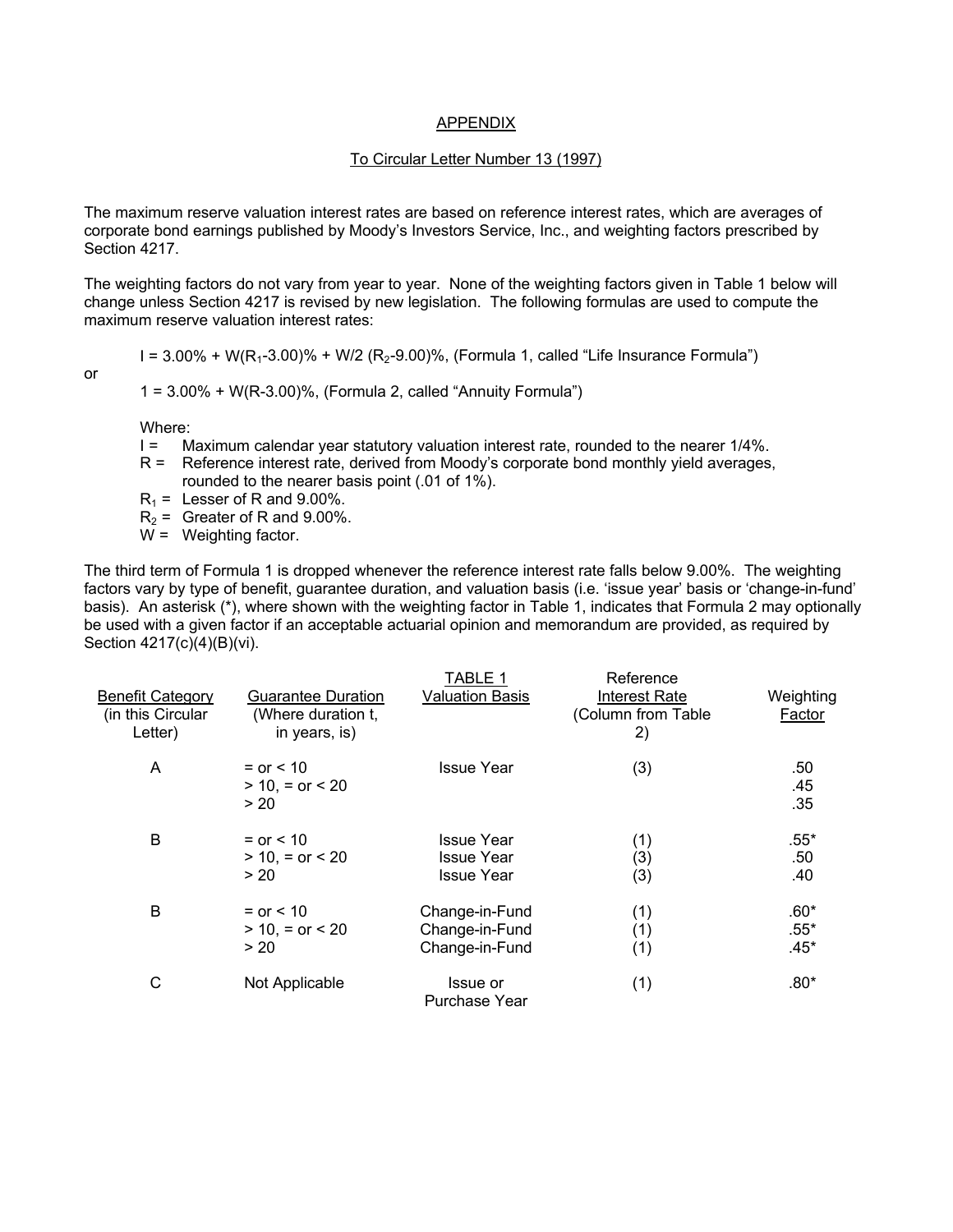## APPENDIX (Continued)

#### To Circular Letter Number 13 (1997)

| <b>Benefit Category</b><br>(in this Circular<br>Letter) | Guarantee<br>Duration<br>(Where duration t<br>in years, is) | Valuation<br><b>Basis</b> | Reference<br><b>Interest Rate</b><br>(Column from Table 2) |          | <b>Weighting Factor</b>    |               |
|---------------------------------------------------------|-------------------------------------------------------------|---------------------------|------------------------------------------------------------|----------|----------------------------|---------------|
|                                                         |                                                             |                           |                                                            |          | <b>Varies By Plan Type</b> |               |
|                                                         |                                                             |                           |                                                            | $\Delta$ | $\overline{\mathsf{B}}$    | $rac{C}{50*}$ |
| D                                                       | $=$ or $<$ 5                                                | Issue                     | (1)                                                        | $.80*$   | $.60*$                     |               |
|                                                         | $> 5$ , = or <10                                            | Year                      | (1)                                                        | $.75*$   | .60                        | $.50*$        |
|                                                         | $> 10$ , = or < 20                                          |                           | (3)                                                        | .65      | .50                        | .45           |
|                                                         | > 20                                                        |                           | (3)                                                        | .45      | .35                        | .35           |
| E                                                       | $=$ or $<$ 5                                                | Issue                     | (1)                                                        | $.85*$   | $.65*$                     | $.55*$        |
|                                                         | $> 5$ , = or <10                                            | Year                      | (1)                                                        | $.80*$   | $.65*$                     | $.55*$        |
|                                                         | $> 10$ , = or < 20                                          |                           | (3)                                                        | .70      | .55                        | .50           |
|                                                         | > 20                                                        |                           | (3)                                                        | .50      | .40                        | .40           |
| $\mathsf F$                                             | $=$ or $<$ 5                                                | Issue                     | (1)                                                        | $.80*$   |                            |               |
|                                                         | $> 5$ , = or <10                                            | Year                      | (1)                                                        | $.75*$   |                            |               |
|                                                         | $> 10$ , = or < 20                                          |                           | (1)                                                        | $.65*$   |                            |               |
|                                                         | > 20                                                        |                           | (1)                                                        | $.45*$   |                            |               |
| G                                                       | $=$ or $<$ 5                                                | Change                    | (1)                                                        | $.95*$   | $.85*$                     | $.55*$        |
|                                                         | $> 5$ , = or <10                                            | In.                       | (1)                                                        | $.90*$   | $.85*$                     | $.55*$        |
|                                                         | $> 10$ , = or < 20                                          | Fund                      | (1)                                                        | $.80*$   | $.75*$                     | $.50*$        |
|                                                         | > 20                                                        |                           | (1)                                                        | $.60*$   | $.60*$                     | $.40*$        |
| H                                                       | $=$ or $<$ 5                                                | Change                    | (1)                                                        | $1.00*$  | $.90*$                     | $.60*$        |
|                                                         | $> 5$ , = or <10                                            | In                        | (1)                                                        | $.95*$   | $.90*$                     | $.60*$        |
|                                                         | $> 10$ , = or < 20                                          | Fund                      | (1)                                                        | $.85*$   | $.80*$                     | $.55*$        |
|                                                         | > 20                                                        |                           | (1)                                                        | $.65*$   | $.65*$                     | $.45*$        |

The reference interest rates are based on the average corporate bond earnings published by Moody's Investors Service, Inc.

Section 4217 defines running averages of the published monthly yield rates for 12-month and 36-month periods.

The year of issue, of purchase or of change-in-fund, applicable to the running yield average ending in the current year, is the next following year for Life Insurance other than single premium life insurance of the kind referred to in Section 4217(c)(4)(B)(vi) (i.e. Category A in the Circular Letter) and the current year for all other business (i.e. Categories B through H in the Circular Letter).